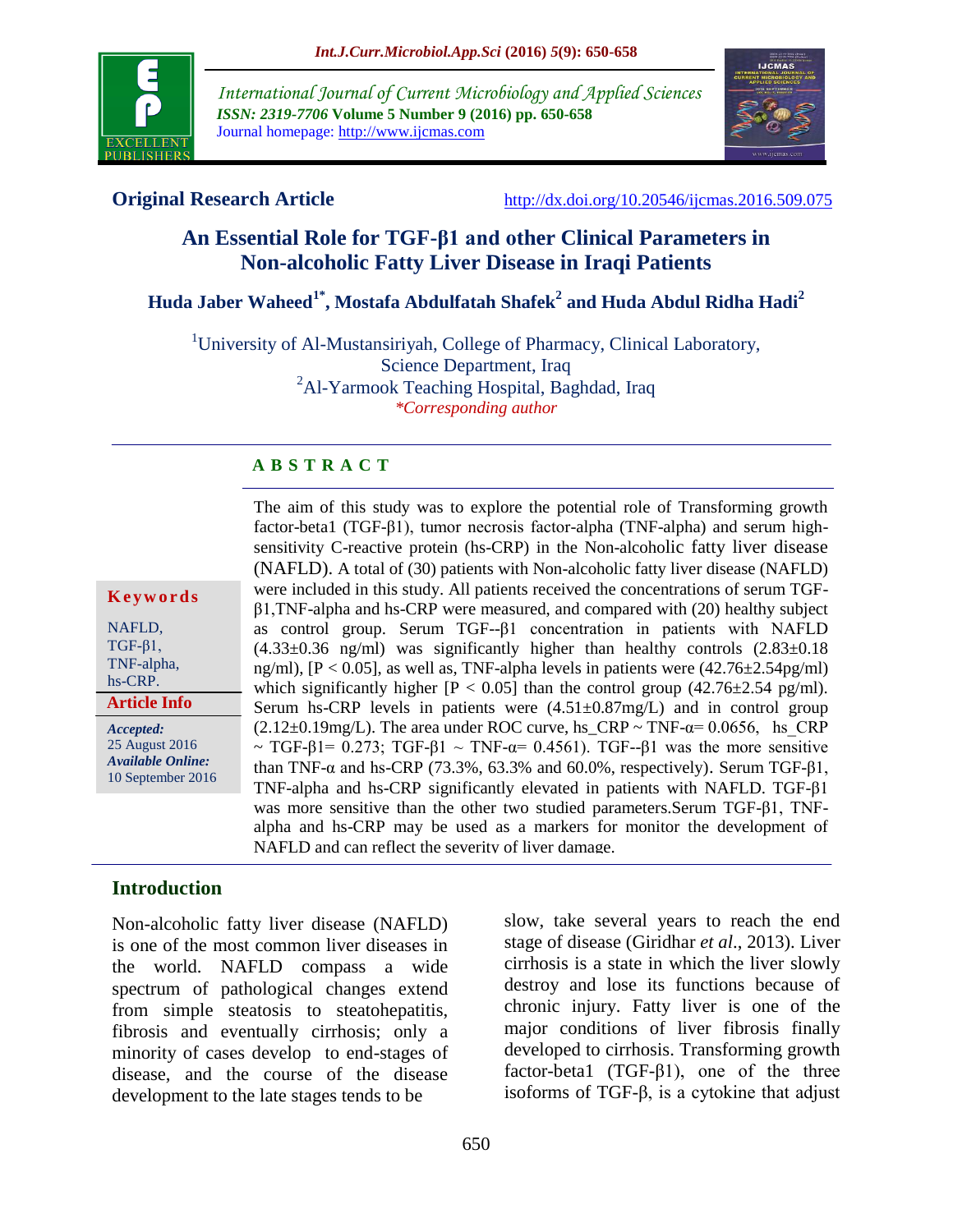the generation and differentiation of cells, embryonic evolution, wound cure and angiogenesis. (Abeer *[et al.](../../../pc/Desktop/Role%20of%20transforming%20growth%20factor-β1%20in%20serum%20and%20−509%20C)T%20promoter%20gene%20polymorphism%20in%20development%20of%20liver%20cirrhosis%20in%20Egyptian%20patients.htm)*, 2014). Alteration in the production of TGF-β related to numerous disease, consist of atherosclerosisor kidney, liver and lung fibrous diseases. In liver diseases, the chronic inflammation, as notes in chronic viral hepatitis, has important role in measuring the deviation in the TGF-β signaling track from tumor suppression to fibrogenesis hasten liver fibrosis and increasing the peril of cirrhosis (Matsuzaki *et al.,* 2007).TGF-β has three isoform, one of them is TGF-β1 that detention the cell cycle in the G1-phase, by blocking cell division and apoptosis (Dong *et al*., 2008). TGF-β1 is a major regulator in chronic liver disease participating to all stages of disease development from incipient liver injury during inflammation to fibrosis and cirrhosis. The function of TGF-β1 in the development of liver fibrosis has been widely investigated. TGF-β1 favors the conversion of hepatic stellate cells to myofibroblast cells, by stimulation the production of extracellular matrix proteins and block their degradation (Bissell, 2001).

Tumor necrosis factor (TNF-alpha)is a cell signaling protein contributed in systemic [inflammation](https://en.wikipedia.org/wiki/Inflammation) and is a cytokines that substitute the [acute phase reaction.](https://en.wikipedia.org/wiki/Acute_phase_reaction) TNF- $\alpha$  is generated chiefly by activated [macrophages](https://en.wikipedia.org/wiki/Macrophages) (Swardfager *et al.*, 2010). TNF-α play a major role in the development of liver malfunction in NAFLD (Della *et al*., 2011).

C-reactive protein is produced by the [liveri](https://en.wikipedia.org/wiki/Liver)n response to operators released by [macrophages](https://en.wikipedia.org/wiki/Macrophage) and adipocyte. CRP is one of the [pentraxin](https://en.wikipedia.org/wiki/Pentraxin) class of proteins. Its level increase in response to [inflammation \(](https://en.wikipedia.org/wiki/Inflammation)Pepys *et al*., 2003). NAFLD related to the risk for components of metabolic syndrome and the connection was stronger in over-weight individuals, especially in female. Insulin

resistance and systemic inflammatory response (increase in CRP) are of a major importance for stimulate fatty change in liver lead to NAFLD (Hamed *et al.,* 2015).

Current study aimed to evaluate the role of serum TGF-β1, TNF-α and hs-CRP in the development of the Non-alcoholic fatty liver disease (NAFLD).

## **Patients and Methods**

A total of (30) patients with Non-alcoholic fatty liver disease (NAFLD) were enrolled in the current study, which attending Al-Kadhumiya Teaching Hospital, Baghdad. All patients were subjected to full history taking, complete clinical examination, abdominal ultrasound, while laboratory investigations were done to all subjects. Patients with hepatitis and alcoholic liver diseases were excluded. For comparison, about (20) healthy subjects was taken in this study.

Serum TGF- $\beta$ 1, TNF- $\alpha$  and hs-CRP were measured by enzyme linked immunosorbent assay. Both serum TGF-β1and TNFα were supplied by Ray Biotech, USA, while hs-CRP was supplied by Demeditec Diagnostics GmbH., Germany.

## **Statistical analysis**

Statistical analysis was using SPSS-21 (Statistical Packages for Social Sciencesversion 21) and Microsoft Office Excel (Microsoft Office Excel for windows; 2010). Unpaired t-test was used to assess significant difference between the means of control and patients.  $P < 0.05$  was considered statistically significant.

## **Results and Discussion**

The mean of serum hs-CRP levels in patients group was  $(4.51 \pm 0.87 \text{mg/L})$  and in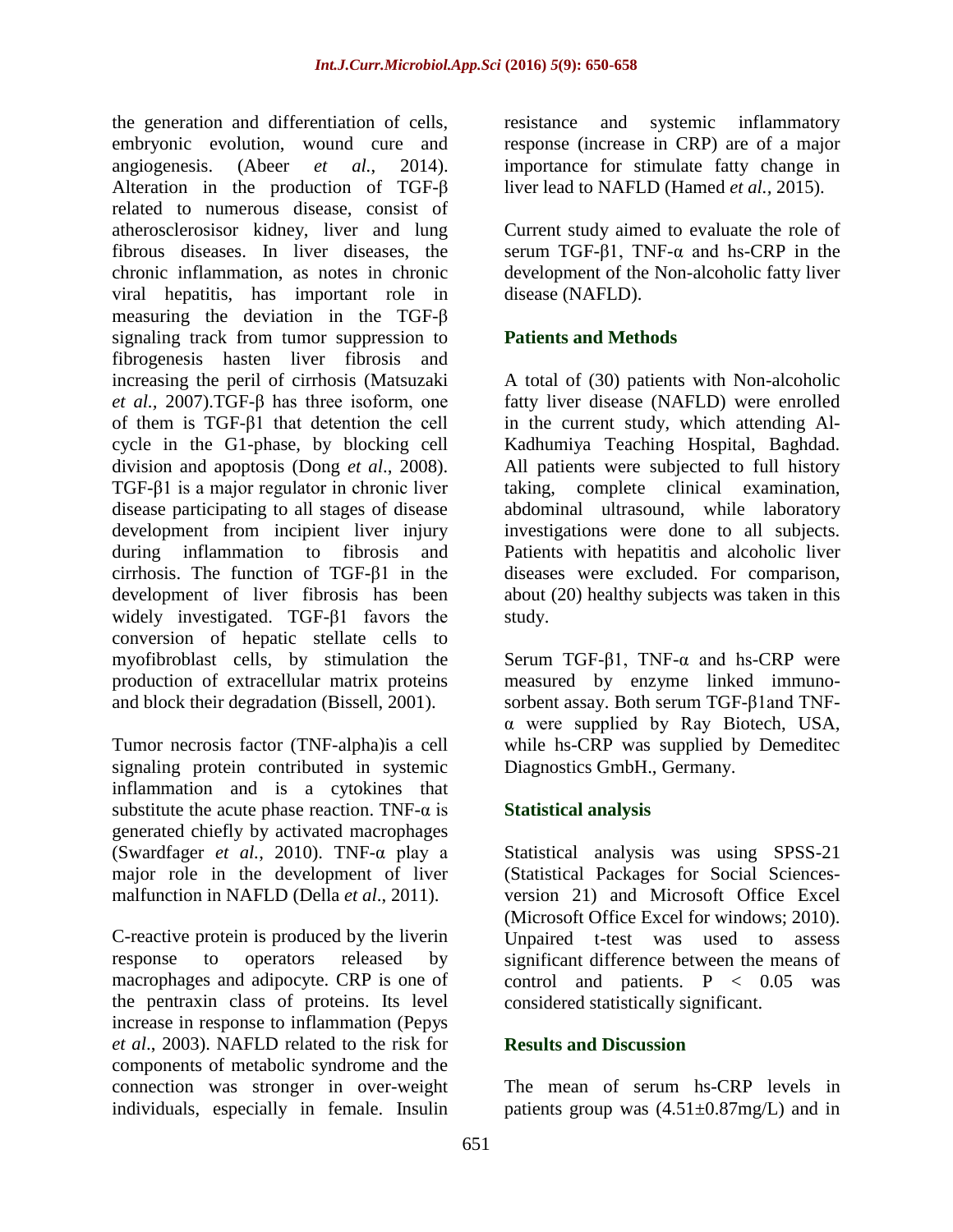control  $(2.12\pm0.19 \text{ mg/L})$  and there was a significant difference ( $p$  > 0.05) between the two groups when compared to control. Serum TGF-β1 levels also shown a significant increase  $(p<0.05)$  in patients group (4.33±0.36ng/ml) when compared to healthy subjects  $(2.83\pm0.18 \text{ ng/ml})$ . The mean of TNF-α levels for patients significantly increase when compared to healthy control group  $(42.76\pm2.54 \text{ vs.}$  $28.50\pm1.28$  pg/ml, respectively), as shown in table (1).

In the present study, both age and BMI were matching for patients and control groups and there was no significant difference between them ( $p > 0.05$ ), table (1). Figure (1) shows the percentage of males and females in the present study, where patients were highest among males (%32) when compared to female (28%),as well as, for healthy subjects the percentage of male (24%) was higher than female (16%).

There was a significant positive correlation between hs-CRP and BMI  $(r = 0.75,$  $p < 0.0001$ ), also a significant positive correlation was observed between hs-CRP and TGF-- $\beta$ 1 (r = 0.49, p < 0.05), table (2).

Table (2) also shown there was a significant positive correlation between TNF-α and both BMI ( $r = 0.71$ ,  $p < 0.0001$ ) and hs-CRP  $(r = 0.58, p < 0.001)$ .

Receiver operator curve (ROC) analysis was done and measured the area under curve. Such analysis allow to organize the factors according to the ROC area that can occupy and if such occupation is significant or not. The Pairwise comparison of ROC curves revealed the descending order (hs\_CRP ~ TNF-α= $0.0656$ ,hs CRP~TGF-β1= $0.2730$ , TGF-β1~TNF- $α= 0.4561$ )

The sensitivity of TGF-β1 in NAFLD patients was (73.3%) and specificity (75%),

as find in ROC analysis, Figure (3).

Serum TNF- $\alpha$  show sensitively (63.3%) and specificity (95%), as shown in figure (4).

The sensitivity and specificity for hs-CRP (60% and 80%, respectively), as shown in figure (6).

The current study was designed to assessed serum TGF-β1, TNF-  $\alpha$  and hs-CRP for (NAFLD) patients in development of liver cirrhosis.

Serum TGF-β1 significantly increase in (NAFLD) patients when compared to control group. These results were in agreement with (Okumoto *et al*., 2004)who found that plasma TGF-β1 concentrations in fatty liver patients with cirrhosis were significantly rise when compare to healthy subjects. His designing study aimed to blocking TGF-β1 synthesis and found that the signaling pathways significantly reduced the fibrosis in experimental models (Bataller *et al*., 2005). As a result, tissue and serum TGF-β1 levels are rise in fibrosis and overexpression of TGF-β1 in mice model and application of exogenous TGF-β1 can stimulate organ fibrosis (Kopp *et al*., 1996). [Adel](http://www.ncbi.nlm.nih.gov/pubmed/?term=Mahmoud%20AA%5BAuthor%5D&cauthor=true&cauthor_uid=23006461) *et al.*, 2012 reported that liver cell injury due to chronic inflammation, oxidative stress indications, apoptotic bodies, paracrine inducing from hepatocytes lead to initiation of stimulation the HSC (Kupffer cells and sinusoidal endothelial cells) by fast modifications in gene expression and cell phenotype with following recruitment of inflammatory cells, raise the rate of synthesis and releasing of TGF-β following by fibro genic actions by very complex pathophysiological pathways [\(Adel](http://www.ncbi.nlm.nih.gov/pubmed/?term=Mahmoud%20AA%5BAuthor%5D&cauthor=true&cauthor_uid=23006461) *et al*., 2012). The range of serum TGF-β1 has some limitations due to the contamination of the sample by TGF-β from platelets, the intervention with plasmin activity in the plasma that elevated the level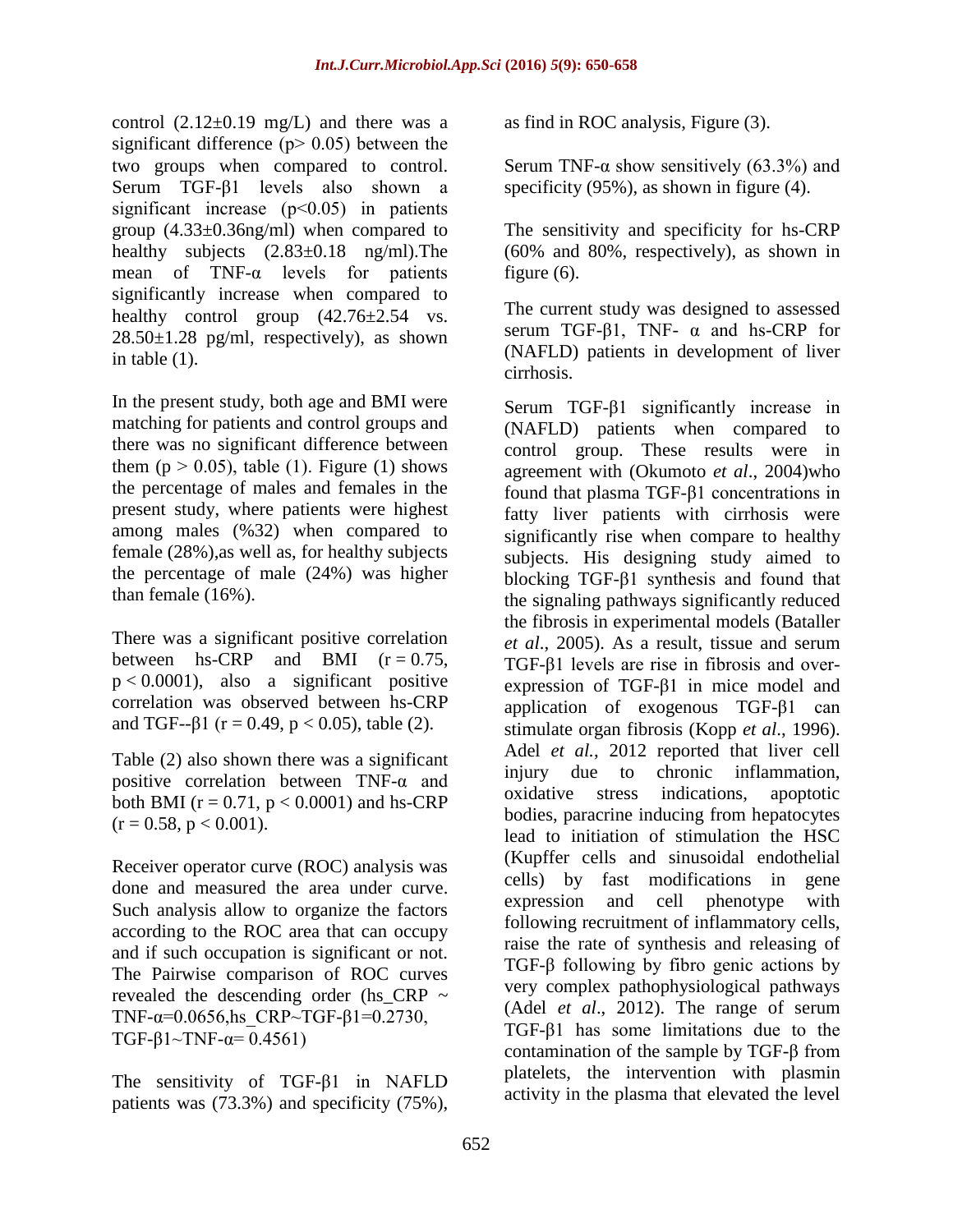of TGF-β1 by inauguration LAP-TGF-β complex, the binding of TGF-β at the position of damage to ECM and to vascular endothelium, the confinement by soluble proteins and the difficultly removing the TGF-β1. (Zhang *et al*., 2003). In the current study, TGF-β1 positively correlated with BMI, a previous study examined the impact of obesity on the production of TGF-β1 by adipocytes. The tumor necrosis factor alpha (TNF-alpha) and/or interleukin 1 beta (IL-1 beta) controlled the production of TGF-β1 was examine by explants the adipose tissue with a soluble receptor of TNF-alpha and adding the anti-human IL-1 beta antibody. The production of TGF-beta1 after 48 hours by adipose tissue explants was significantly induced in the presence of TNF- $\alpha$  inhibitor

and of IL-1β [\(Fain,](http://www.ncbi.nlm.nih.gov/pubmed/?term=Fain%20JN%5BAuthor%5D&cauthor=true&cauthor_uid=16253647) 2005). The present study reported that serumTNF-α levels were significant increase in patients with NAFLD when compared to healthy control subjects. TNF- $\alpha$  has a a wide range of biological function, it is the a major factor in causing liver injury (Guowang *et al*., 2011). The level of TNF-α was indicating the capability of resisting viral infection, as well as associated with the immuno- pathological to liver damege (Jouxeph, 2016). Previous study suggested that alteration in TNF- $\alpha$ level may be the index of the prognostic evaluation, and TNF-α indecated the inflammation acuity. Hepatic necrosis was indicate by increase TNF-alpha level, it might be one of the most important causes of death (Guowang *et al*., 2011).

#### **Table.1** The clinical characteristics for patients and control groups.

| Group           |                 | Age              | BMI              | hs-CRP          | $TGF-\beta1$    | TNF- $\alpha$    |
|-----------------|-----------------|------------------|------------------|-----------------|-----------------|------------------|
|                 |                 | (Year)           | $(Kg/m^2)$       | (mg/L)          | (ng/ml)         | (pg/ml)          |
| <b>Control</b>  | <b>Mean</b> ±SD | $55.90 \pm 1.17$ | $30.08 \pm 0.80$ | $2.12 \pm 0.19$ | $2.83 \pm 0.18$ | $28.50 \pm 1.28$ |
|                 | Range           | $47.0 - 67.0$    | 24.6-34.9        | 0.32-3.89       | $0.9 - 4.2$     | $20.0 - 39.0$    |
| <b>Patients</b> | <b>Mean</b> ±SD | $57.70 \pm 0.96$ | $30.07 \pm 0.69$ | $4.51 \pm 0.87$ | $4.33 \pm 0.36$ | $42.76 \pm 2.54$ |
|                 | Range           | 50.0-67.0        | 24.2-37.3        | $0.05 - 17.9$   | $1.2 - 8.8$     | 21.0-70.0        |
|                 | P value         | 0.23             | 0.92             | 0.02            | 0.002           | < 0.0001         |

#### **Table.2** The correlations between studied parameters in patients group.

|              |   | <b>BMI</b> | hs-CRP   | $TGF - \beta 1$ | $TNF-a$  |
|--------------|---|------------|----------|-----------------|----------|
| Age          | r | 0.07       | $-0.06$  | $-0.13$         | 0.29     |
|              | p | 0.71       | 0.72     | 0.48            | 0.11     |
| BMI          | r |            | 0.75     | 0.38            | 0.71     |
|              | p |            | < 0.0001 | 0.03            | < 0.0001 |
| hs-CRP       | r |            |          | 0.49            | 0.58     |
|              | p |            |          | 0.005           | 0.0007   |
| $TGF-\beta1$ | r |            |          |                 | 0.29     |
|              |   |            |          |                 | 0.11     |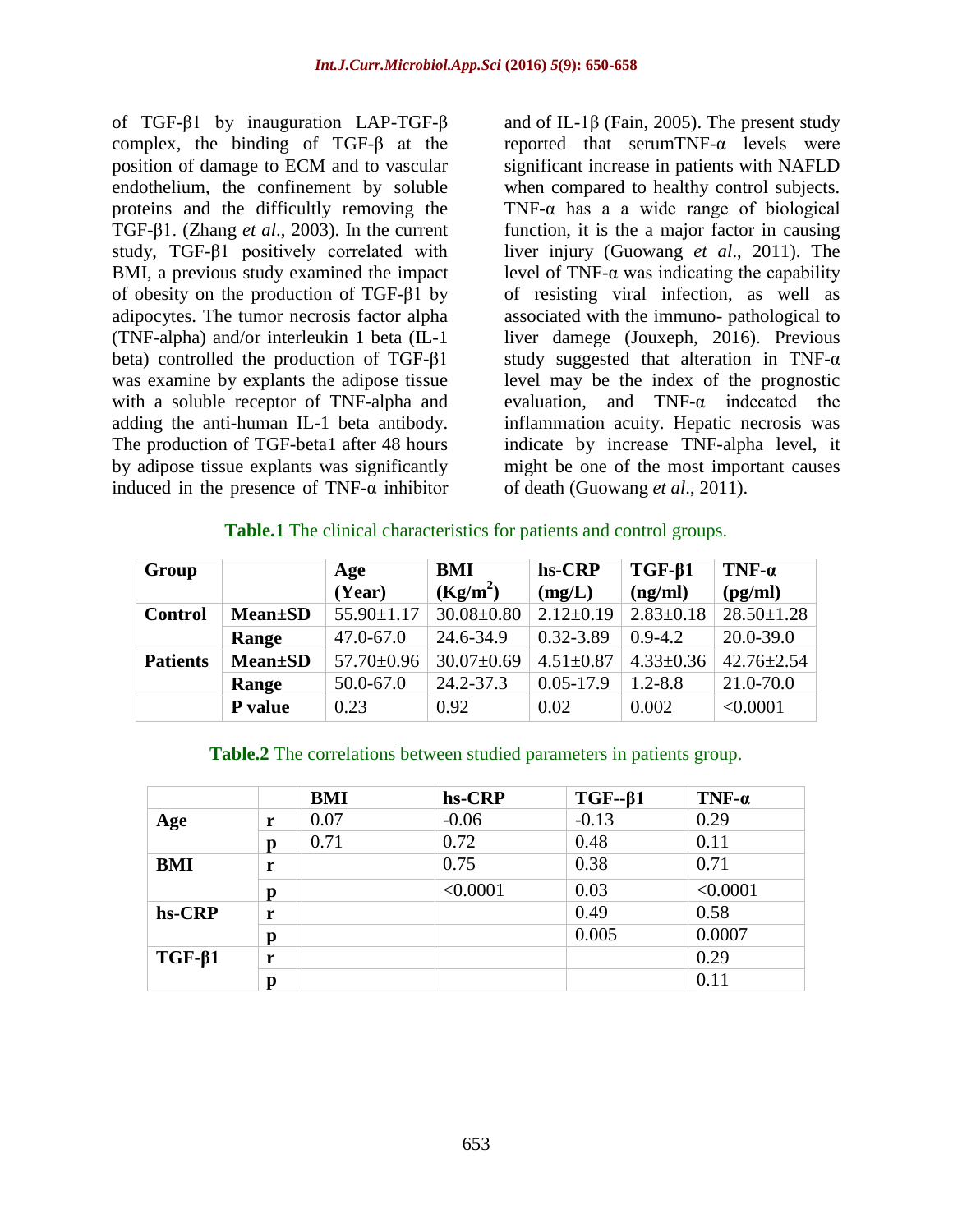| hs $CRP \sim TGF$           |                      |  |  |  |  |
|-----------------------------|----------------------|--|--|--|--|
| Difference between areas    | 0.0983               |  |  |  |  |
| Standard Error <sup>a</sup> | 0.0897               |  |  |  |  |
| 95% Confidence Interval     | $-0.0775$ to 0.274   |  |  |  |  |
| z statistic                 | 1.096                |  |  |  |  |
| Significance level          | $P = 0.2730$         |  |  |  |  |
| hs $CRP \sim TNF$           |                      |  |  |  |  |
| Difference between areas    | 0.159                |  |  |  |  |
| Standard Error <sup>a</sup> | 0.0864               |  |  |  |  |
| 95% Confidence Interval     | $-0.0103$ to 0.329   |  |  |  |  |
| z statistic                 | 1.841                |  |  |  |  |
| Significance level          | $P = 0.0656$         |  |  |  |  |
| $TGF \sim TNF$              |                      |  |  |  |  |
| Difference between areas    | 0.0608               |  |  |  |  |
| Standard Error <sup>a</sup> | 0.0816               |  |  |  |  |
| 95% Confidence Interval     | $-0.0991$ to $0.221$ |  |  |  |  |
| z statistic                 | 0.745                |  |  |  |  |
| Significance level          | $P = 0.4561$         |  |  |  |  |

## **Table.3** Pairwise comparison of ROC curves

# **Fig.1** Male to female ratio among the studied groups

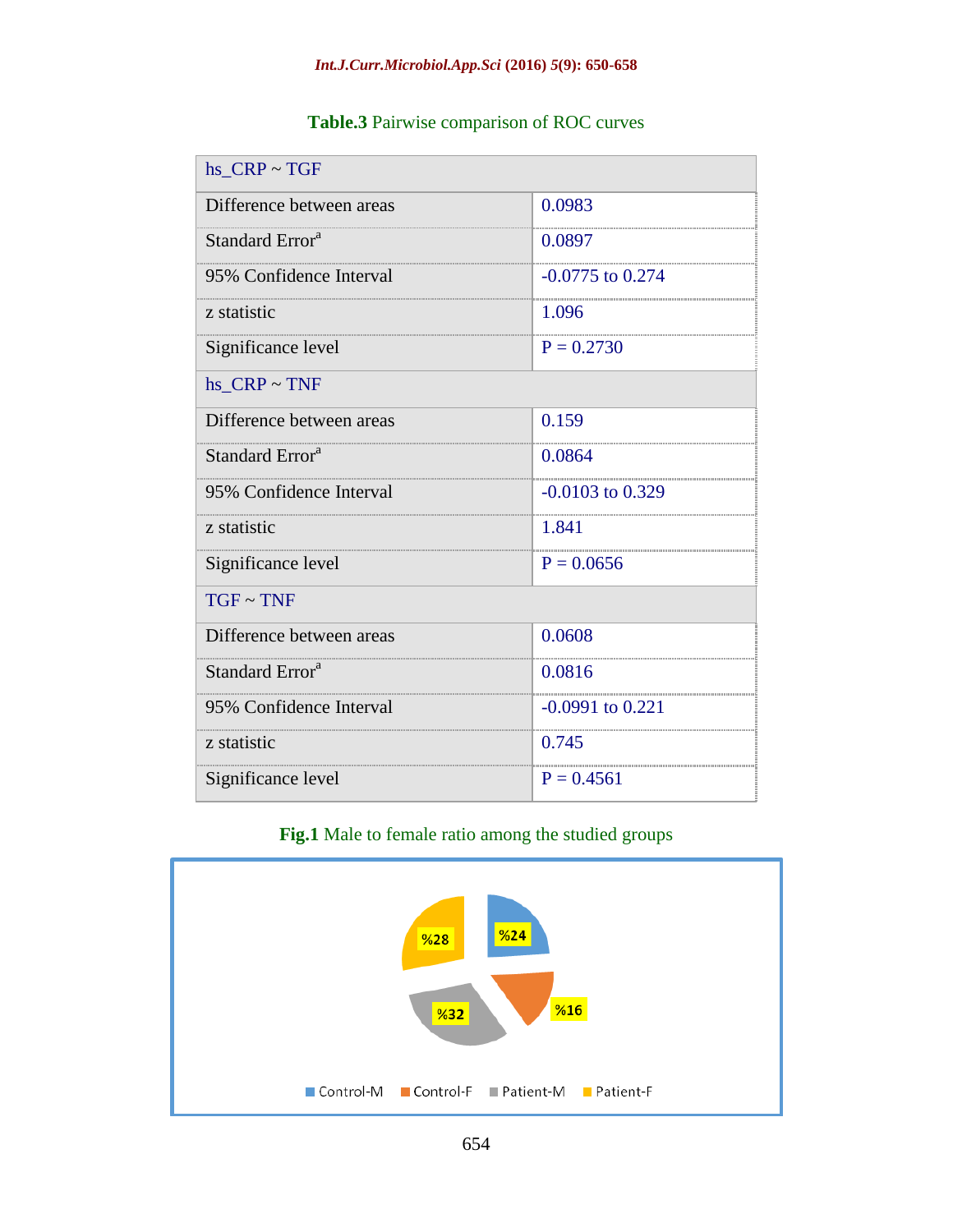**Fig.2** Receiver operator curve (ROC) analysis for the investigated parameters in patients and controls.



**Fig.3** Receiver operator curve (ROC) analysis for TGF-β1.

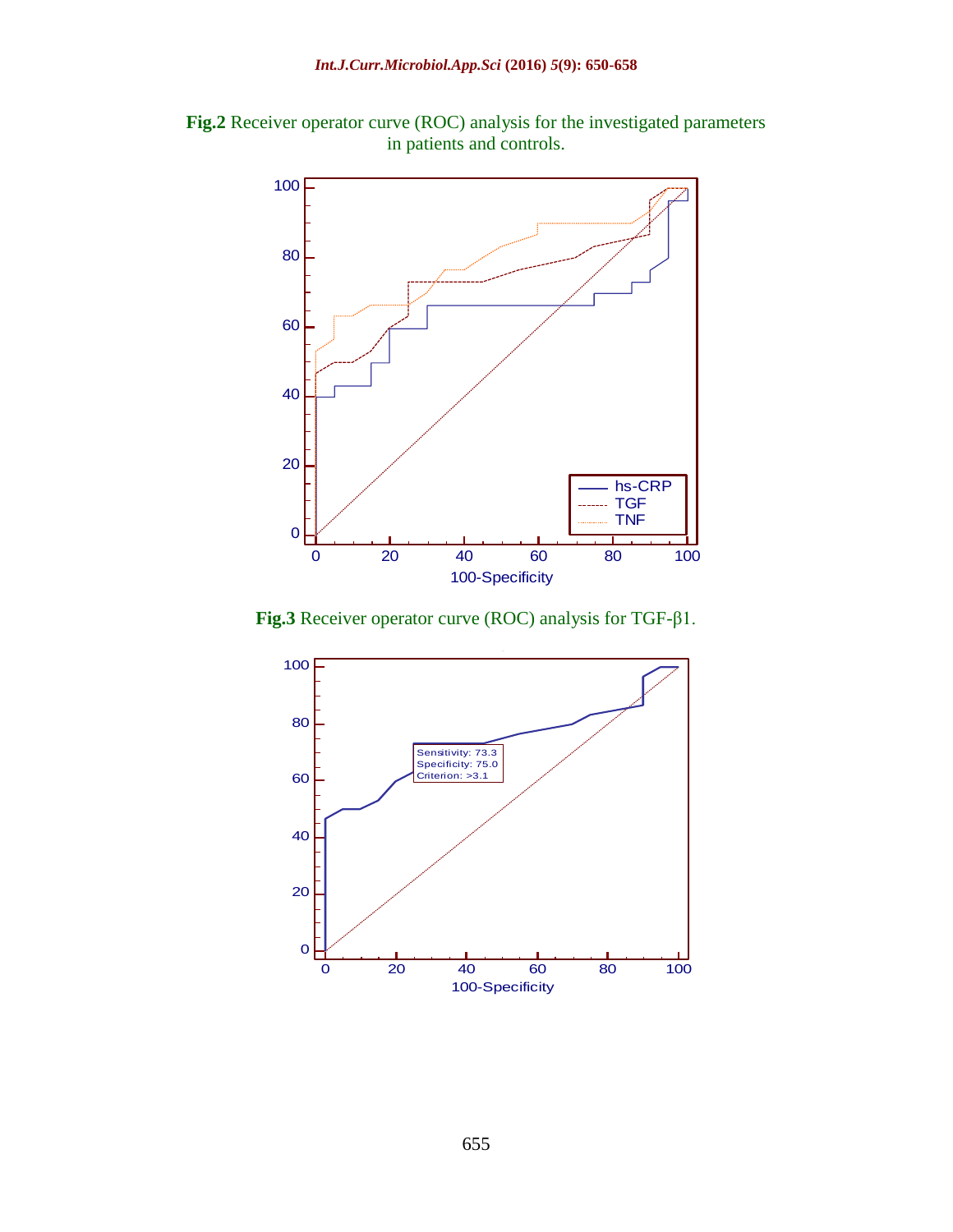

**Fig.4** Receiver operator curve (ROC) analysis for TNF-α.

**Fig.5** Receiver operator curve (ROC) analysis for hs-CRP.



Serum hs-CRP levels in patients group was significantly higher than in control group. Recent study found that liver steatosis leads to elevated hs-CRP levels, independent of BMI, lobular inflammation, hepatocyte ballooning and fibrosis. It thus appeared that it is the increased of adipocytes as liver steatosis -might lead to elevated hs-CRP levels in over-weight patients. C-reactive

protein can be act as a marker of steatosis, but not in other liver disease cases (Esther *et al*., 2015).

There was a significant correlation between hs-CRP and BMI. Recent study record that BMI is a good predictor of elevate hs-CRP in obese patients. This may be due to the inflammatory proteins which released from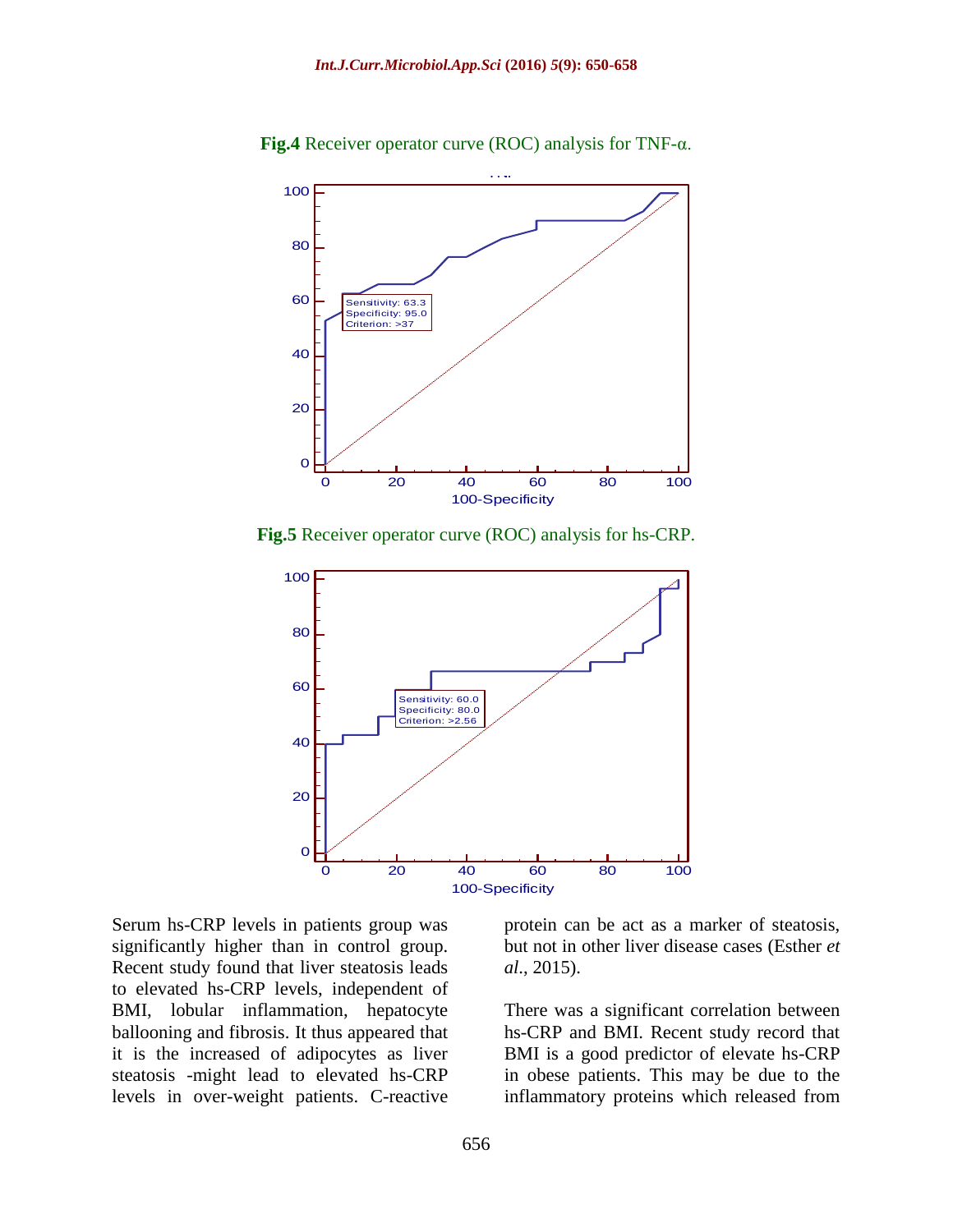the adipose tissue. The adipose tissue can enhanced the chronic low-grade inflammation by released inflammatory cytokines [\(Yeniova](http://www.ncbi.nlm.nih.gov/pubmed/?term=Yeniova%20AO%5BAuthor%5D&cauthor=true&cauthor_uid=24901154) *et al*., 2014). The increment in the CRP expression has been revealed in severe obesity. This suggests that the adipose tissue is also a source of hs-CRP production. The CRP expression in the liver more than in the adipose tissue. The total amount of hs-CRP released in the adipose tissue may be limited by the amount of adipose tissue of the human body (Esther *et al*., 2015).

In conclusion, transforming growth factorbeta1 (TGF-β1), tumor necrosis factor-alpha (TNF-alpha) and serum high-sensitivity Creactive protein (hs-CRP) significantly elevated in patients with NAFLD. TGF-β1 was more sensitive than the other two studied parameters. It emerged that the obesity effect on the studied parameters and thus influence the progression of the disease.

## **References**

- [Abeer Mohy, Ahmed Fouad.](../../../pc/Desktop/Role%20of%20transforming%20growth%20factor-β1%20in%20serum%20and%20−509%20C)T%20promoter%20gene%20polymorphism%20in%20development%20of%20liver%20cirrhosis%20in%20Egyptian%20patients.htm) 2014. Role of transforming growth factor-β1 in serum and − 509 C>T promoter gene polymorphism in development of liver cirrhosis in Egyptian patients. [Meta](http://www.sciencedirect.com/science/journal/22145400)  [Gene,](http://www.sciencedirect.com/science/journal/22145400) [Volume 2,](http://www.sciencedirect.com/science/journal/22145400/2/supp/C) pp 631–637.
- Adel, A., [Mahmoud,](http://www.ncbi.nlm.nih.gov/pubmed/?term=Mahmoud%20AA%5BAuthor%5D&cauthor=true&cauthor_uid=23006461) [Amal,](http://www.ncbi.nlm.nih.gov/pubmed/?term=Bakir%20AS%5BAuthor%5D&cauthor=true&cauthor_uid=23006461) S., Bakir and Sherif, S., [Shabana.](http://www.ncbi.nlm.nih.gov/pubmed/?term=Shabana%20SS%5BAuthor%5D&cauthor=true&cauthor_uid=23006461) 2012. Serum TGFβ, Serum MMP-1, and HOMA-IR as Non-Invasive Predictors of Fibrosis in Egyptian Patients with NAFLD. *[Saudi](http://www.ncbi.nlm.nih.gov/pmc/articles/PMC3500022/)  J. [Gastroenterol.](http://www.ncbi.nlm.nih.gov/pmc/articles/PMC3500022/),* 18(5): pp 327–333
- Bissell, D.M. 2001. Chronic liver injury, TGF-β, and cancer. *Exp. Mol. Med.,* 33, pp. 179–190.
- Della Corte, C., Alisi, A., Iorio, R. *et al*. 2011. Expert opinion on current therapies for nonalcoholic fatty liver disease. *Expert Opin. Pharmachother.,* 12, pp1901-1911.
- Dong, D.F., Yao, M., Tao, L.W., Qiu, L., Zong, W., Wu, X.H., Wu, D.B., Yao, X.Y., Meng. 2008. Clinical impact of plasma TGF-β1 and circulating TGFβ1 mRNA in diagnosis of hepatocellular carcinoma. *Hepatobiliary Pancreat Dis. Int.,* 7(3), pp. 288–295.
- Esther Zimmermann, Rodolphe Anty, Joan Tordjman. *et al*. 2015. C-reactive protein levels in relation to various features of non-alcoholic fatty liver disease among obese patients. *J. Hepatol.,* 11(6): pp1122-27.
- [Fain,](http://www.ncbi.nlm.nih.gov/pubmed/?term=Fain%20JN%5BAuthor%5D&cauthor=true&cauthor_uid=16253647) J.N., [Tichansky,](http://www.ncbi.nlm.nih.gov/pubmed/?term=Tichansky%20DS%5BAuthor%5D&cauthor=true&cauthor_uid=16253647) D.S., [Madan,](http://www.ncbi.nlm.nih.gov/pubmed/?term=Madan%20AK%5BAuthor%5D&cauthor=true&cauthor_uid=16253647) A.K. 2005. Transforming growth factor beta1 release by human adipose tissue is enhanced in obesity. *[Metabolism,](http://www.ncbi.nlm.nih.gov/pubmed/16253647)*  54(11), pp1546-51.
- Giridhar Kanuri, Ina Bergheim. 2013. In Vitro and in Vivo Models of Non-Alcoholic Fatty Liver Disease (NAFLD). *Int. J. Mol. Sci.*, 14, pp 11963-11980.
- Guowang Liu, Kecheng Tang, Qian Li, Guiyu Yuan, Wukui Cao, Wei Lu. 2011. Changes of IL-1, TNF-Alpha, IL-12 and IL-10 Levels with Chronic Liver Failure. *Surgical Sci.,* 2(11), pp 69-72.
- Hamed, A.E., Abas, B., Shaltout, I., Esmt, G., Gomez, R., *et al*. 2015. Managing Diabetes and Liver Disease Association, Guidelines (Consensus) Development. *J. Endocrinol. Diab. Obes.,* 3(3): pp 1073-78.
- Kopp, J.B., V.M. Factor, M. Mozes, P. Nagy, N. Sanderson, E.P. Bottinger. 1996. Transgenic mice with increased plasma levels of TGF-β1 develop progressive renal disease. *Lab. Invest.,* 74, pp. 991–1003.
- Jouxeph, M.D. 2016. "Diagnostic, Pathlolgy and treatment for liver disease, *J. Clin Hepatol.,* 3(6): pp 213- 18.